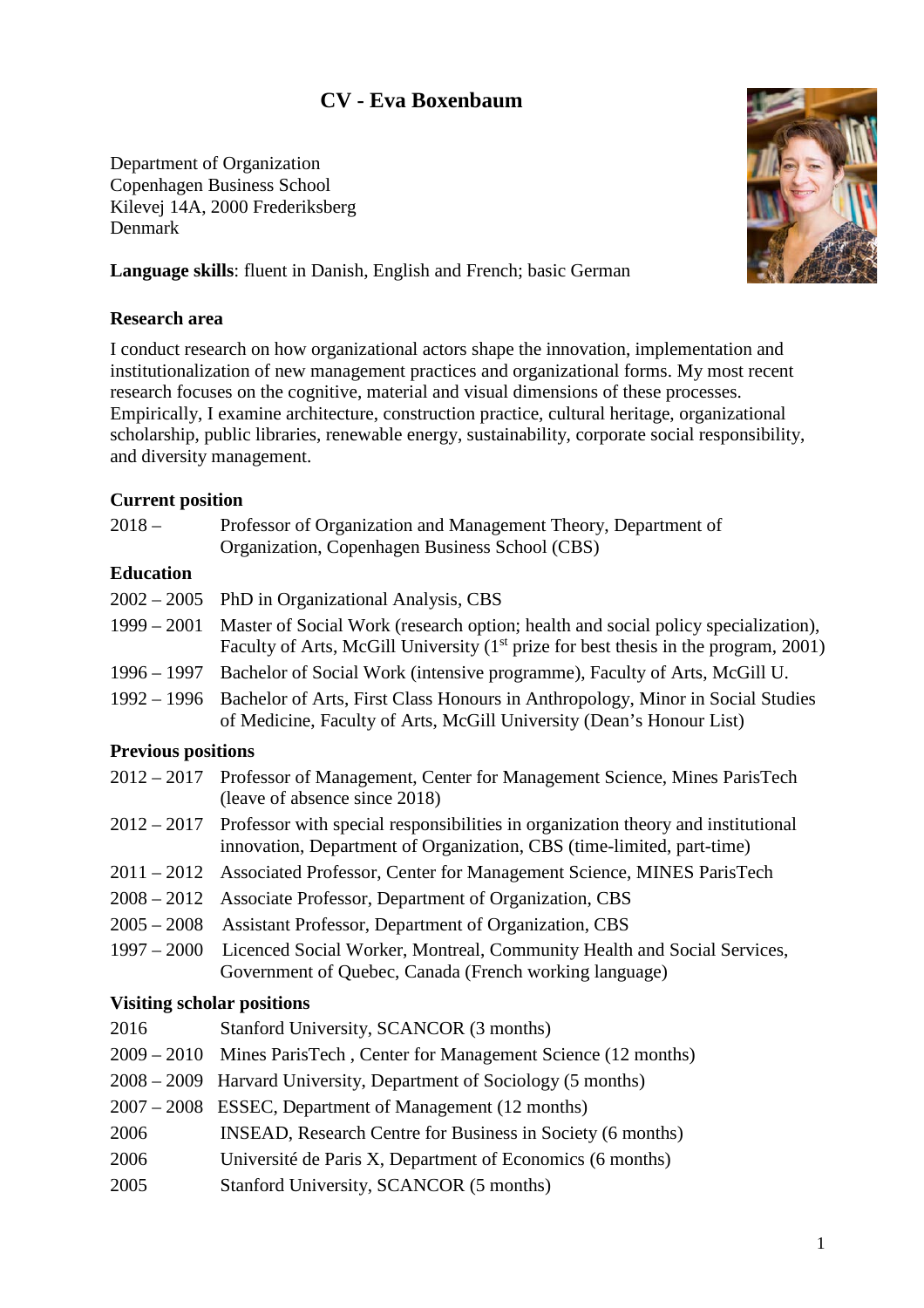## **Honours and awards (recent)**

| 2019          | <b>DSEB</b> Research Award 2019                                                                                                                |
|---------------|------------------------------------------------------------------------------------------------------------------------------------------------|
| 2019          | Academy of Management Annals Decade Award (Battilana, Leca, &<br>Boxenbaum, 2009)                                                              |
| $2019 - 2024$ | Elected to the Chair track of the Executive Committee of the Division of<br>Organization and Management Theory (OMT), Academy of Management    |
| 2018          | Publons Peer Review Award 2018, Top 1 percent of reviewers in Economics &<br>Management                                                        |
| 2016          | Nomination to AcademiaNet – Expert Database of Outstanding Female<br>Academics                                                                 |
| 2016          | Nomination for Fonnesbech's TAP-VIP employee prize, CBS                                                                                        |
| 2012          | <b>Outstanding Reviewer Award, Canadian Journal of Administrative Sciences</b>                                                                 |
| 2011          | Fast Breaking Paper (Battilana, Leca, & Boxenbaum, 2009), Science Watch,<br><b>Thomson Reuters</b>                                             |
| $2010 - 2013$ | Elected member of the Executive Committee of the Division of Organization and<br>Management Theory (OMT), Academy of Management (Rep-at-Large) |
| 2007          | FUHU's Excellence in Teaching Award, Copenhagen Business School                                                                                |
| 2006          | Tietgen Prize for Young Scholars in Business Economics, Danish Business<br><b>Research Academy</b>                                             |
|               |                                                                                                                                                |

### **Academic memberships**

Academy of Management, Division of Organization and Management Theory (OMT) European Group for Organization Studies (EGOS)

# **EDITORIAL WORK**

Associate Editor for *Organization Theory*, SAGE. Associated with European Group for Organizational Studies (EGOS)

Special Issue co-editor (with Renate Meyer, Silviya Svejenova, Candace Jones). 2018. The Material and Visual Turn in Organization Theory: Objectifying and (Re)acting to Novel Ideas. *Organization Studies, 39*(5/6).

# **SELECTED PUBLICATIONS**

Svejenova, S., Boxenbaum, E., & Meyer, R. (In press). Turning public libraries into collaborative spaces: The role of multimodal imaginaries. In F. Montanari, E. Mattarelli, and A. C. Scapolan (Eds.), *Collaborative spaces at work: Innovation, creativity and relations*. London: Routledge. ISBN 9780367350451. Publication expected on December 29, 2020.

Boxenbaum, E. 2020. Book review. Alaric Bourgoin. Les Équilibristes. Une ethnographie du conseil en management. *Organization Studies, 41*(8): 1201-1207.

Boxenbaum, E. 2020 Conceptual metaphors in microfoundations of institutional theory. Special issue on "Microfoundations of institutions" (Eds.: Patrick Haack, Jost Sieweke & Lauri Wessel). *Research in the Sociology of Organizations, 65*B, 299-316*.*

Boxenbaum, E. & Georg, S. 2020. The role of standards and exemplars in consolidating labels for sustainable construction. In B. Laurent & A. Mallard (Eds.), *Labelling the economy: The politics of qualification in contemporary markets* (pp. 125-150). Palgrave Macmillan.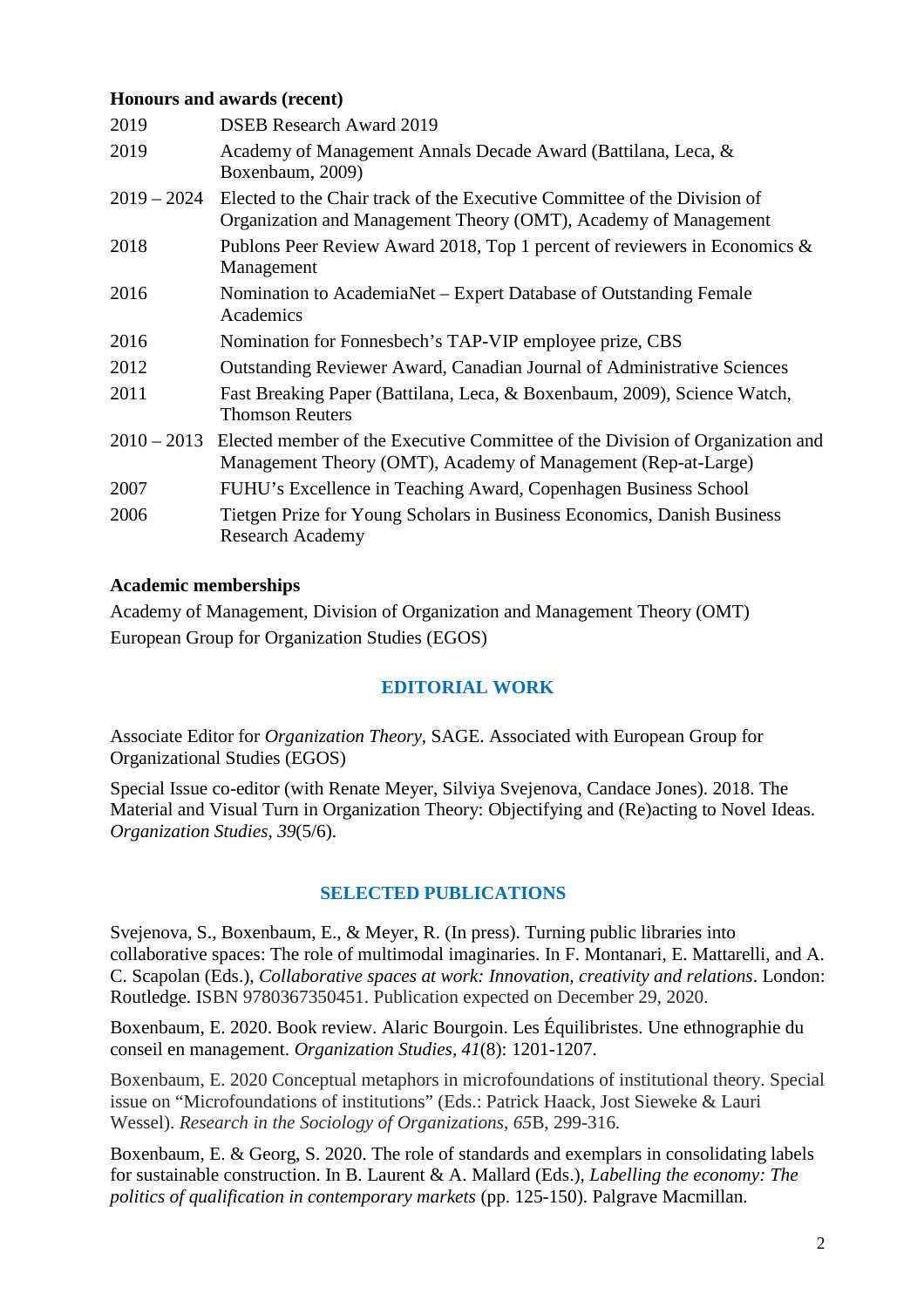Colombero, S., & Boxenbaum, E. 2019. Authentication as institutional maintenance work. *Journal of Management Studies*, *56*(2): 408-440.

Cartel, M., Boxenbaum, E. & Aggeri, F. 2019. Just for fun! How experimental spaces stimulate innovation in institutionalized fields. *Organization Studies*, *40*(1): 65-92.

Tesnière, G., Ducrocq, V., Boxenbaum, E., & Labatut, J. 2019. Organisations nationales et instruments de gestion de l'amélioration génétique des bovins laitiers: une comparaison entre la France, l'Irlande et les Pays-Bas. *INRA Productions Animales*, *32*(1), 37-50. Available: <https://productions-animales.org/article/view/2430>

De Vaujany, J.-F., Adrot, A., Boxenbaum, E., & Leca, B. (Eds.) 2019. *Materiality in institutions: Spaces, embodiment and technology in management and organization*. London, UK: Palgrave Macmillan, 402 pages.

Cartel, M. & Boxenbaum, E. 2019. A material perspective on institutional innovation. In J.-F. de Vaujany, A. Adrot, E. Boxenbaum, & B. Leca (Eds.), *Materiality in institutions: Spaces, embodiment and technology in management and organization* (pp. 37-52). London, UK: Palgrave Macmillan.

De Vaujany, J.-F., Adrot, A., Boxenbaum, E., & Leca, B. 2019. Introduction: How can materiality inform institutional analysis. In authors (Eds.), *Materiality in institutions: Spaces, embodiment and technology in management and organization* (pp. 1-31). London, UK: Palgrave Macmillan.

De Vaujany, J.-F., Adrot, A., Boxenbaum, E., & Leca, B. 2019. Conclusion: Ontological reflections on the role of materiality in institutional inquiry. In authors (Eds.), *Materiality in institutions: Spaces, embodiment and technology in management and organization (pp. 379-*382). London, UK: Palgrave Macmillan.

Svenningsen-Berthélem, V., Boxenbaum, E., & Ravasi, D. 2018. Individual responses to multiple logics in hybrid organizing: The role of structural position. *M@n@gement, 21*(4): 1306-1328.

Boxenbaum, E., Jones, C., Meyer, R., & Svejenova, S. 2018. Towards an articulation of the material and visual turn in organization studies. *Organization Studies*, *39*(5/6): 597–616.

Meyer, R. E., Jancsary, D., Höllerer, M., & Boxenbaum, E. 2018. The role of verbal and visual text in the process of institutionalization. *Academy of Management Review, 43*(3): 1-27.

Boxenbaum, E., Daudigeos, T., Colombero, S., & Pillet, J.-C. 2018. Multimodal construction of a rational myth: Industrialization of the French building sector in the period from 1945 to 1970. Special issue on Multimodality, Meaning, and Institutions. *Research in the Sociology of Organizations, 54B*, 27–60*.*

Cartel, M., Colombero, S., & Boxenbaum, E. 2018. Towards a multimodal model of theorization processes. Special issue on Multimodality, Meaning, and Institutions. *Research in the Sociology of Organizations, 54A*, 153–182.

Jancsary, D., Meyer, R. E., Höllerer, M., & Boxenbaum, E. 2018. Institutions as multimodal accomplishments: Towards the analysis of visual registers. Special issue on Multimodality, Meaning, and Institutions. *Research in the Sociology of Organizations*, *54A*, 87–117.

Boxenbaum, E. & Jonsson, S. 2017. Isomorphism, diffusion and decoupling: concept evolution and theoretical challenges. In R. Greenwood, C. Oliver, T. Lawrence and R. E. Meyer (Eds.), *The SAGE Handbook of Organizational Institutionalism* (2nd ed.), pp. 79-104. SAGE.

Cartel, M., Boxenbaum, E., Aggeri, F. & Caneill, J.-Y. 2017. Policy making as collective bricolage: the role of the electricity sector in the European carbon market. In C. Garsten & A.